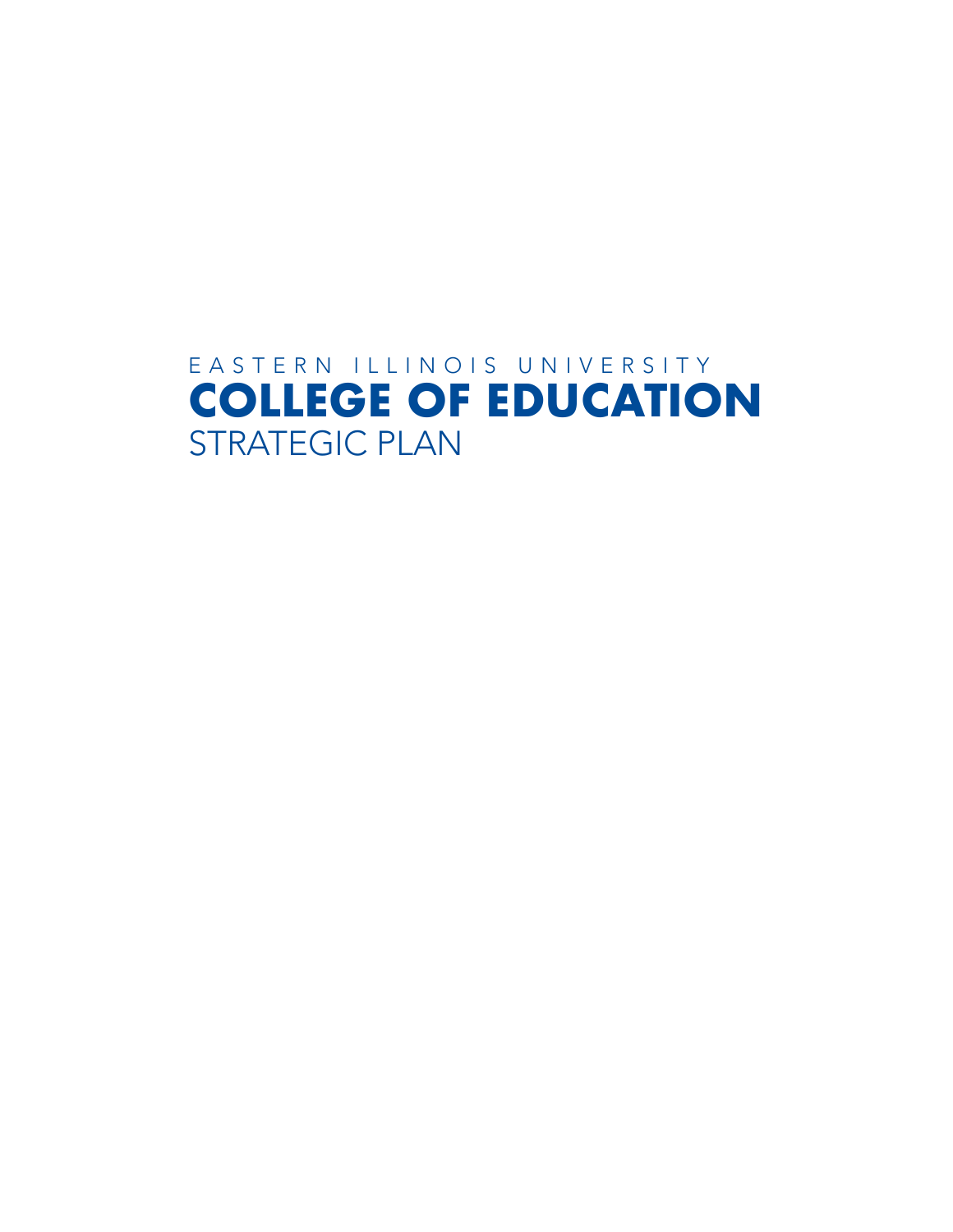# ORGANIZATIONAL STRUCTURE

The College of Education encompasses four departments (with numerous undergraduate and graduate programs), the School of Extended Learning, and the Instructional Technology Center (ITC). In addition, the College is responsible for coordinating all educator preparation (housed in all four academic colleges) including state and federal reports, CAEP accreditation, state program approval and educator licensure of graduates.

Effective July 1, 2020 the College experienced a leadership change with Dr. Laretta Henderson serving as Dean and Dr. Stephen Lucas serving as Interim Associate Dean. The units in the College are:

# COUNSELING AND HIGHER EDUCATION

- M.S. College Student Affairs
- M.S. Clinical or School Counseling

#### EDUCATIONAL LEADERSHIP

- M.S. Ed Educational Leadership / Teacher Leader
- Principal Endorsement Program (PEP)
- Ed.S. Educational Leadership

#### SPECIAL EDUCATION

- B.S.Ed. Early Childhood Special Ed (LBSI w/EC SPE)
- B.S.Ed. Standard Special (LBSI)
- B.S. Ed- Standard SPE w/ Elementary Education
- B.S.Ed EC Special Education w/ Early Childhood Education
- B.S. Ed Standard Special w/ Secondary Education
- M.S. Ed. Special Education

# TEACHING, LEARNING AND FOUNDATIONS

- B.S.Ed. Early Childhood Education
- B.S.Ed. Elementary Education
- B.S.Ed. Middle Level Education
- B.S. CTE: Business Education
- B.S. CTE: Family and Consumer Sciences Education
- B.S. CTE: Technology Education
- M.S. Ed. Curriculum and Instruction

#### SCHOOL OF EXTENDED LEARNING

• B.A. – Interdisciplinary Studies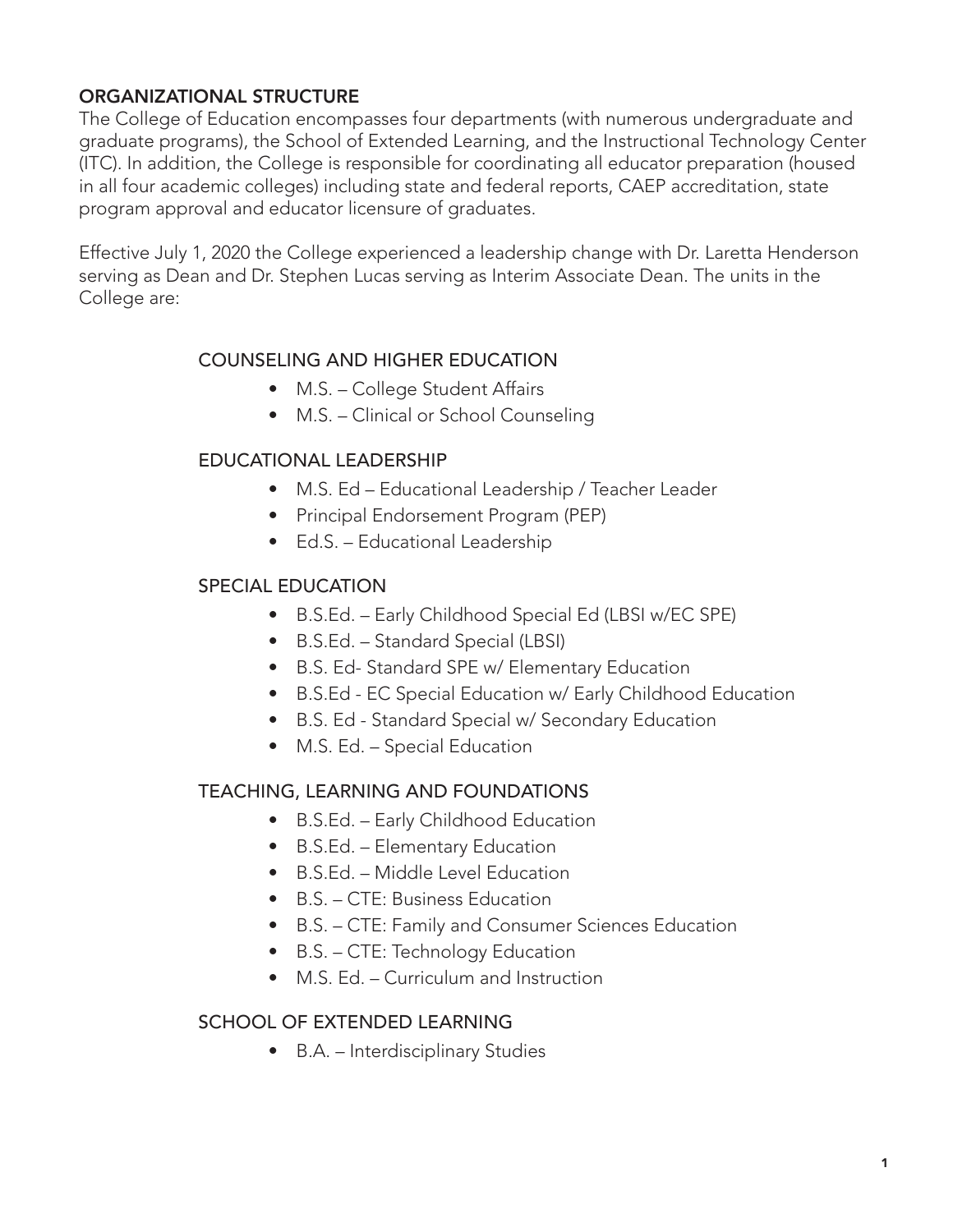# **STUDENT TEACHING AND CLINICAL EXPERIENCES**

# MISSION STATEMENT

The College of Education at Eastern Illinois University has a tradition of providing an educational environment that is conducive to interaction, inquiry, and service. The goal of the College is to prepare professionals who will advance the intellectual, physical, psychological and social wellbeing of our pluralistic democracy and global society. Offering preparation in varied fields and on multiple levels of study, the College serves a diverse student body at the undergraduate and graduate levels. The College has a reputation for excellence in its programs, strives to hold students to even higher expectations for learning and is accountable for quality of academic programs and the assessment of learning.

# VISION STATEMENT

The College will sustain and create varied partnerships between faculty, students and community agencies, including business, industry and P-12 schools. Administration, faculty and staff are committed to design and implement programs that reflect the changing community. All students participate in field-based experiences that bridge the gap between theory and practice. Students are prepared to be leaders in their profession. They integrate technology effectively and responsibly in their personal and professional lives. Graduates demonstrate respect for the dignity of individuals because they have seen it modeled and integrated in the College experience.

# VALUES

This mission and vision statement is supported by the College's commitment to the following values and priorities resulting in graduates that are prepared for the realities of their chosen profession, are extremely satisfied with their program and career choice, meet state or national licensing requirements, and are extremely marketable resulting in high job placement rates.

- Commitment to quality undergraduate and graduate programs
	- ◊ National accreditation and recognition.
	- ◊ Faculty with professional experience in the fields for which they are preparing graduates and who are actively involved in state, national and professional organizations with many being recognized for teaching, research, and service.
	- ◊ Innovation in program development and delivery including alternative delivery mechanisms (off campus cohorts, online, hybrid, 2+2 and 3+1 agreements, and flexible scheduling), collaborative partnerships for program development and delivery with community colleges, employers, school districts, and professional organizations to meet state and regional needs, and study abroad/study away partnerships to give student's global perspectives in their discipline.
	- ◊ Focus on bridging research with practice through undergraduate/graduate field experiences and internships throughout students' programs culminating in a capstone semester of internship/student teaching. College graduates leave EIU "Day 1" ready for their professional careers.